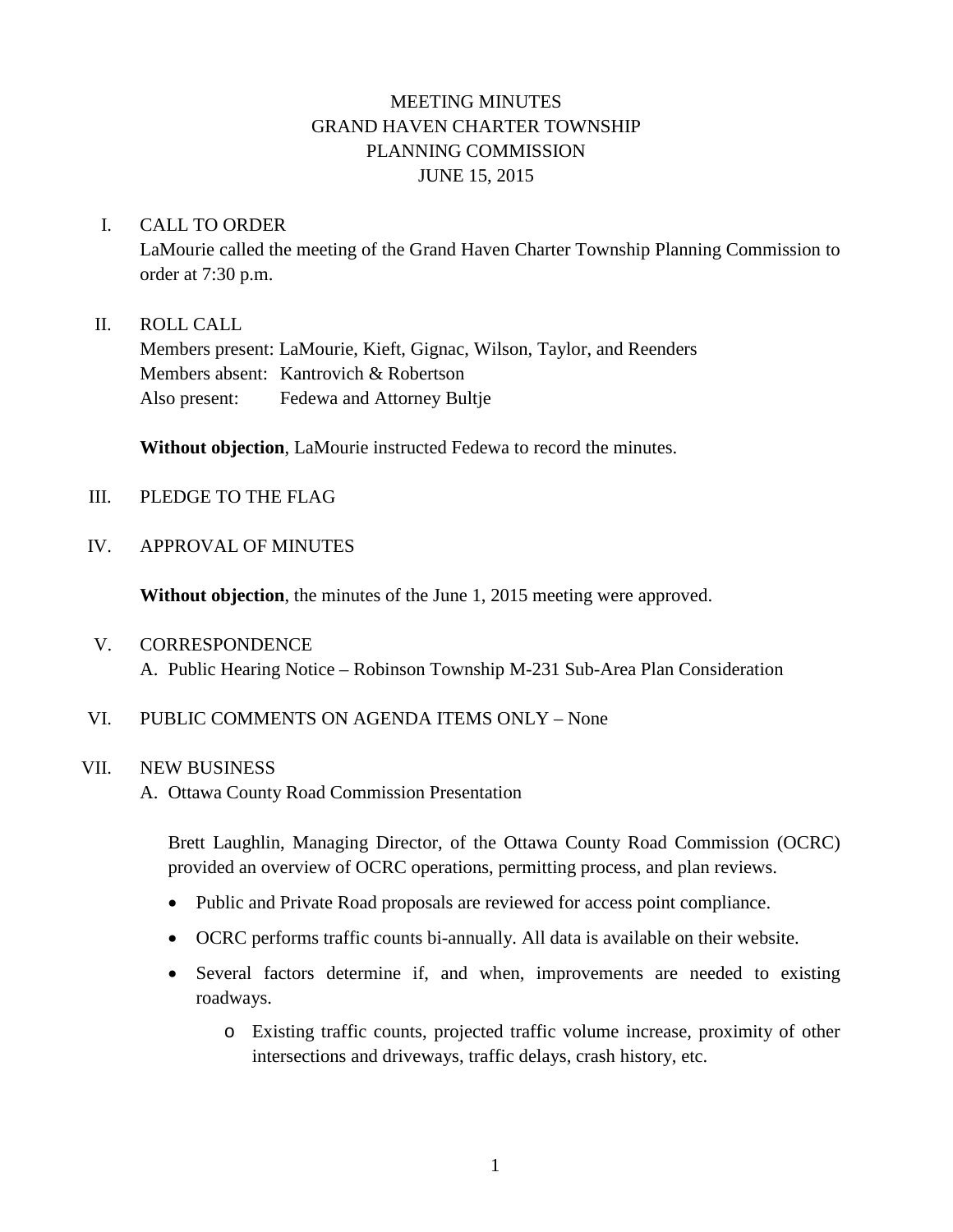- o Utilizing the standards and guidelines of the Michigan Manual on Uniform Traffic Control Devices, Warrant Evaluations are used to determine if/when traffic control devices (*i.e., traffic signal*) are needed.
- In Michigan, local units of government are not permitted to require infrastructure improvements for new development.
- B. Department of Public Services Presentation
	- Staff reported this presentation will occur at a future Planning Commission meeting.
- C. PUD Amendment Pre-Application Presentation Meijer/WD Partners

LaMourie noted he must recuse himself from this segment due to a conflict of interest, and stated a Temporary Chair must be appointed for the Pre-Application Presentation.

**Motion** by Taylor, supported by Wilson, to appoint Kieft as moderator for this segment of the meeting. **Which motion carried.**

LaMourie recused himself from this segment because his company has a signed contract with Meijer.

Fedewa provided an overview of the proposed PUD Amendment through a memorandum dated June 11<sup>th</sup>.

Seth Dorman, Permitting & Planning Specialist from WD Partners provided an overview of the proposed PUD Amendment. Discussion points included:

- The Curbside Service Program's ("Program") computer interface controls the number of vehicles within the Service station. This prevents vehicle stacking and the need for queuing areas.
- One Program at a Grand Rapids store is operational.
- The expected number of initial customers is 8 per hour. Once established, the projected number of customers is 36 per hour.
- Based on current US-31 Overlay Zone parking standards, Meijer can eliminate up to 414 spaces. Option for Meijer to relocate the Program station to the north, and utilize two parking bays plus a maneuvering lane (*losing approximately 64 spaces*) and install landscaped islands on the east and west sides of the station.
	- o Remove the added complexity of locating near high volume vehicular and pedestrian traffic.
	- o Prevent the possibility of vehicles encroaching into maneuvering lanes.